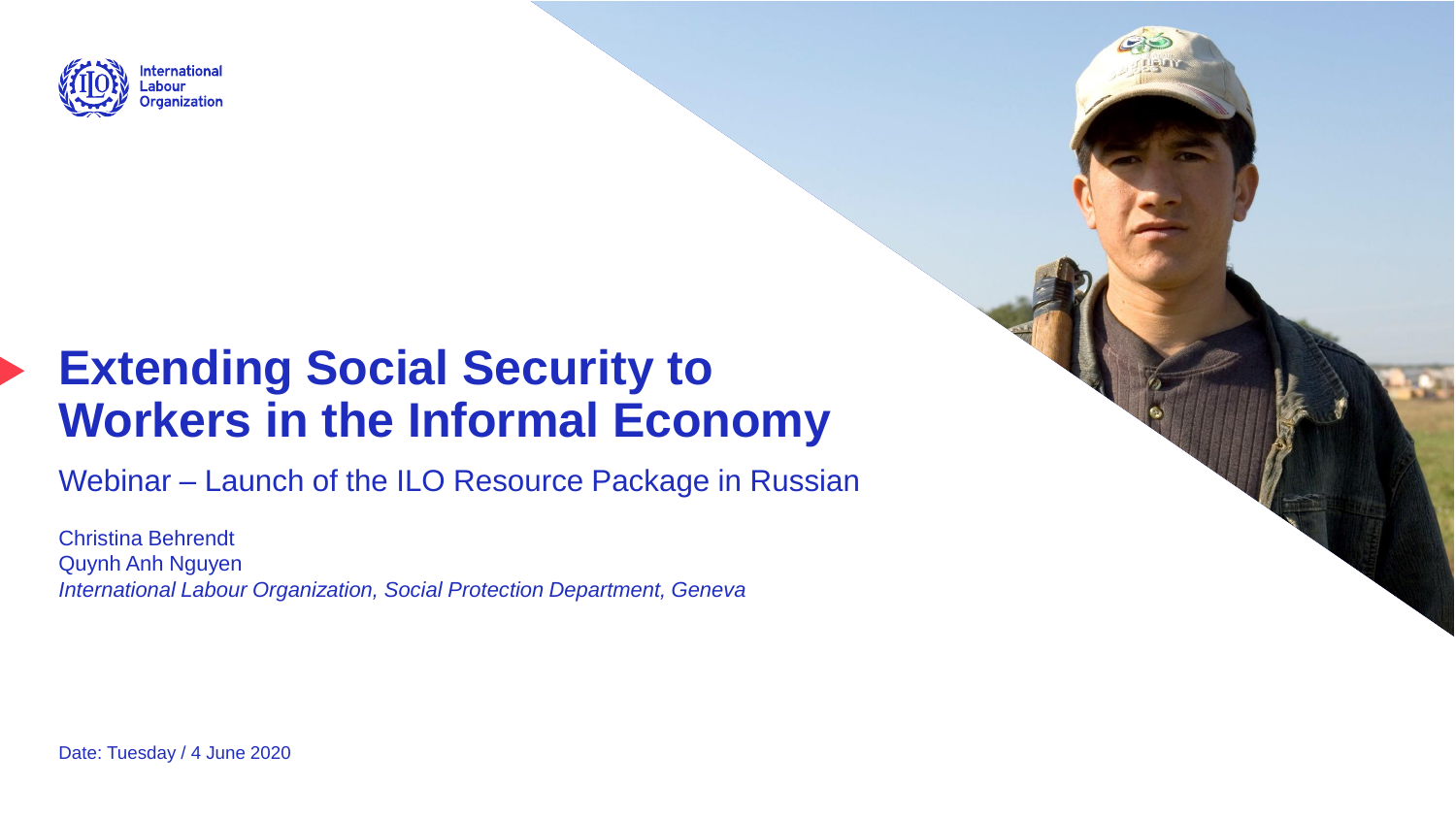

## **The COVID-19 pandemic exposed serious coverage gaps in social protection systems**

Many countries are urgently extending social protection as a crisis response including to workers in the informal economy



Colours range from minimum number of measures (light blue) to maximum (dark blue)

Source: [ILO Social Protection Monitor \(26 May 2020\)](https://www.social-protection.org/gimi/ShowWiki.action?id=3417)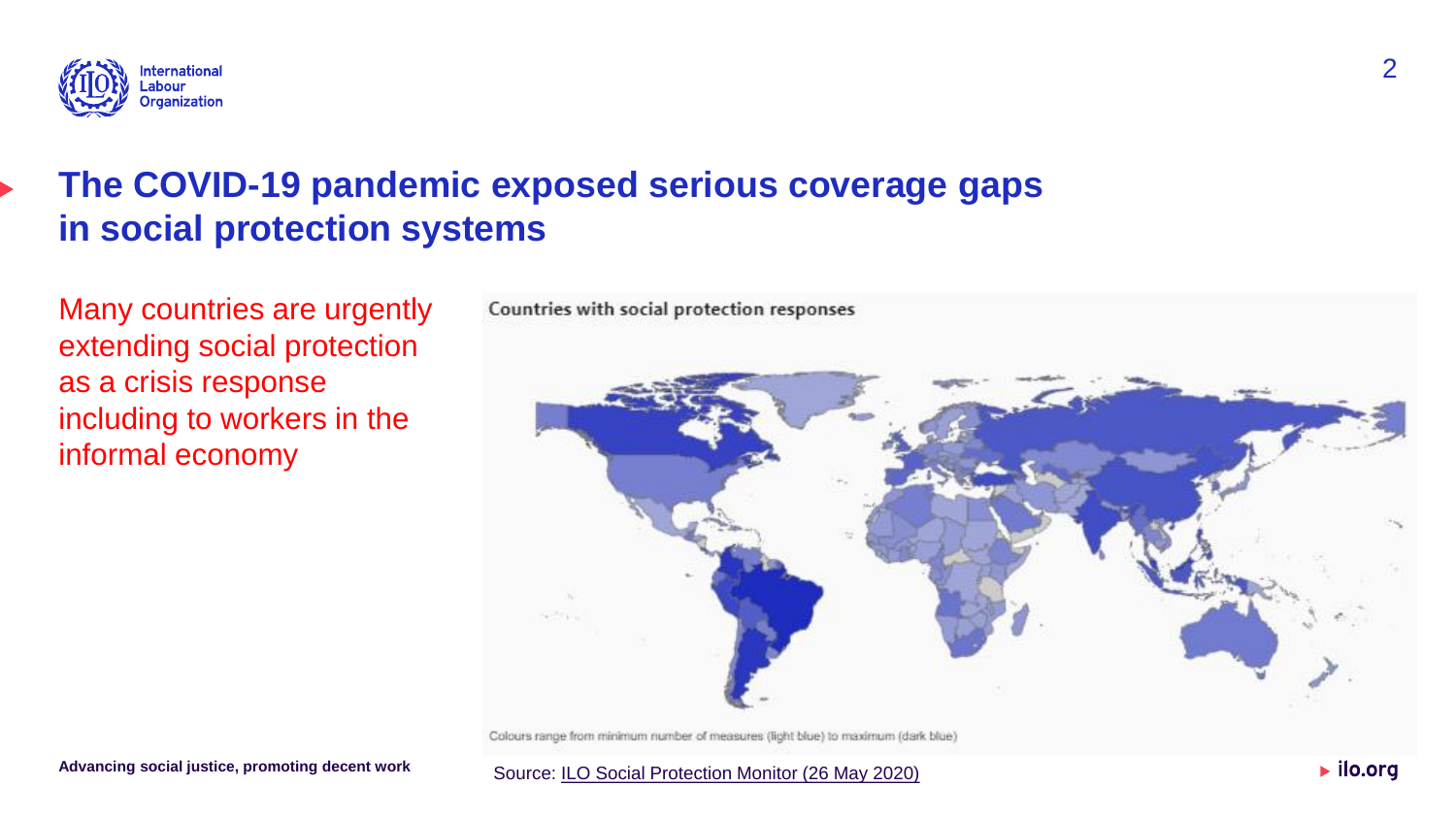

## **Many countries have extended coverage to workers in the informal economy as part of their COVID-19 response**

### **Extending effective health coverage**

- Remove legal, administrative and financial barriers to effective health care (e.g. China, Korea)
- Enhancing financial protection (e.g. Thailand)
- Ensuring income security in case of sickness/quarantine (e.g. Ecuador, Venezuela)

### **Providing income support**

- Increasing adequacy of benefits, advancing payment of benefits (Thailand)
- Extending coverage to previously uncovered workers (e.g. UI in Bahamas, Morocco)
- One-off payments (e.g. Togo (targeted), Hong Kong (universal), Thailand, Vietnam)

### **Reaching informal workers**

- Channelling income support through quick and safe identification and delivery mechanisms, e.g. digital technologies (Brazil, India, Costa Rica, Thailand), partnerships with informal workers' organizations)
- Social security institutions as channels to facilitate future transition

### **Coordination with other policies**

- Financial support to MSEs, e.g. grants, subsidized loans, grace periods (Colombia, Indonesia, Namibia)
- Suspension of loans, rents, utility bills
- Food support (e.g. Indonesia, India, Jamaica)
- Care policies

**Ensuring participation of social partners and all relevant stakeholders**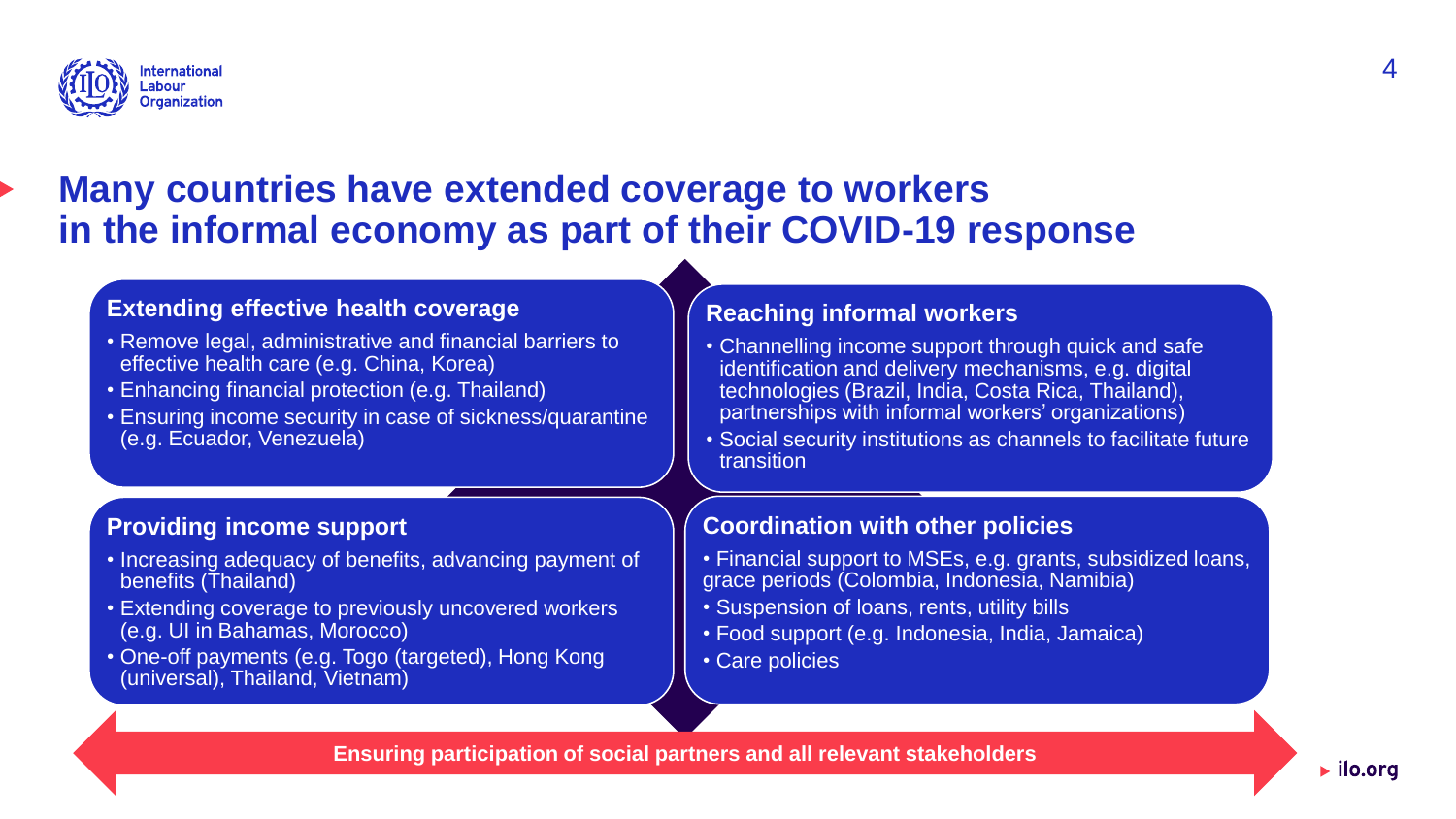

## **COVID-19 comes on top of other major transformative changes**

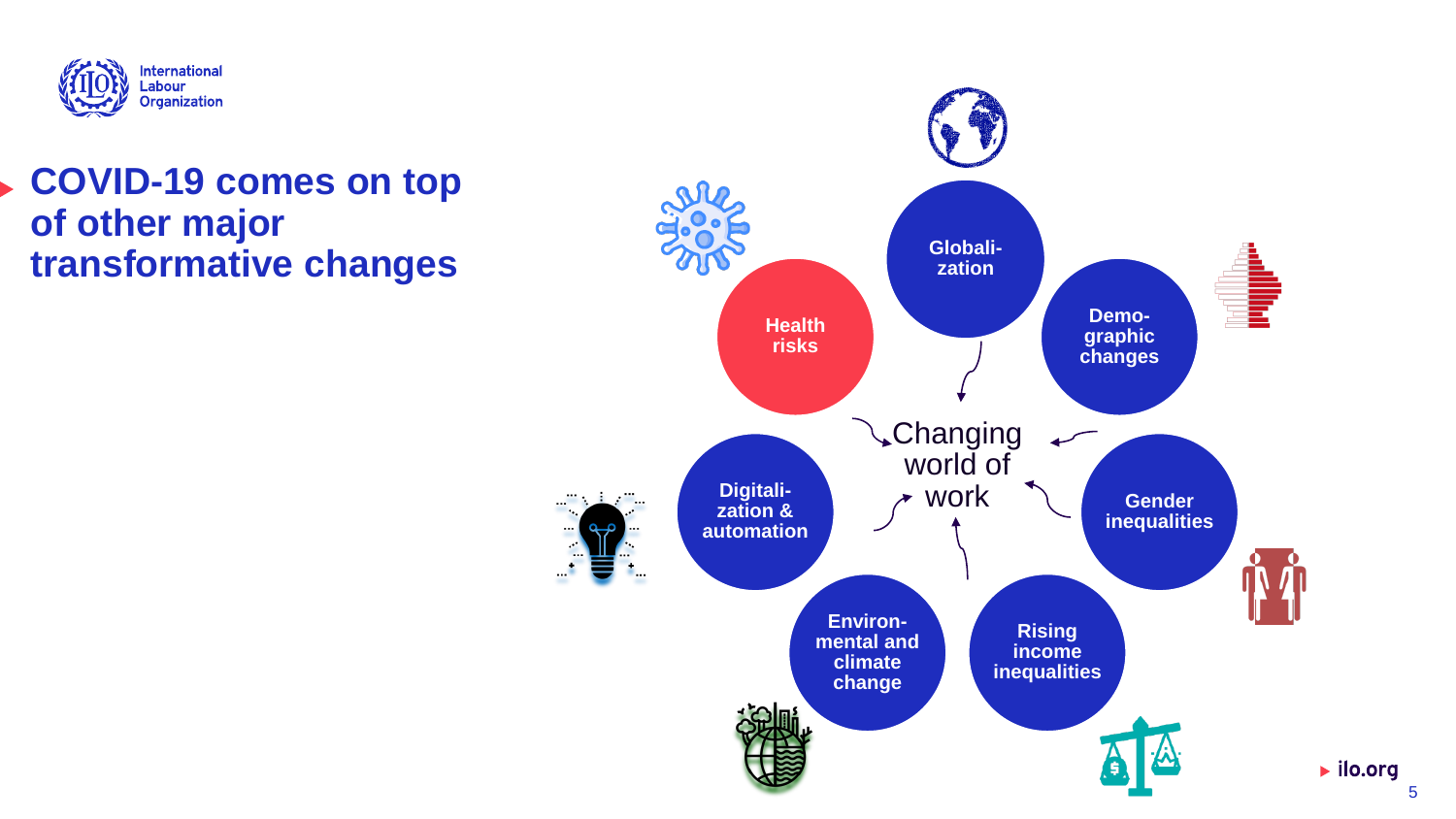

## **Underinvestment in social protection constitutes not only a social challenge, but also an economic challenge**

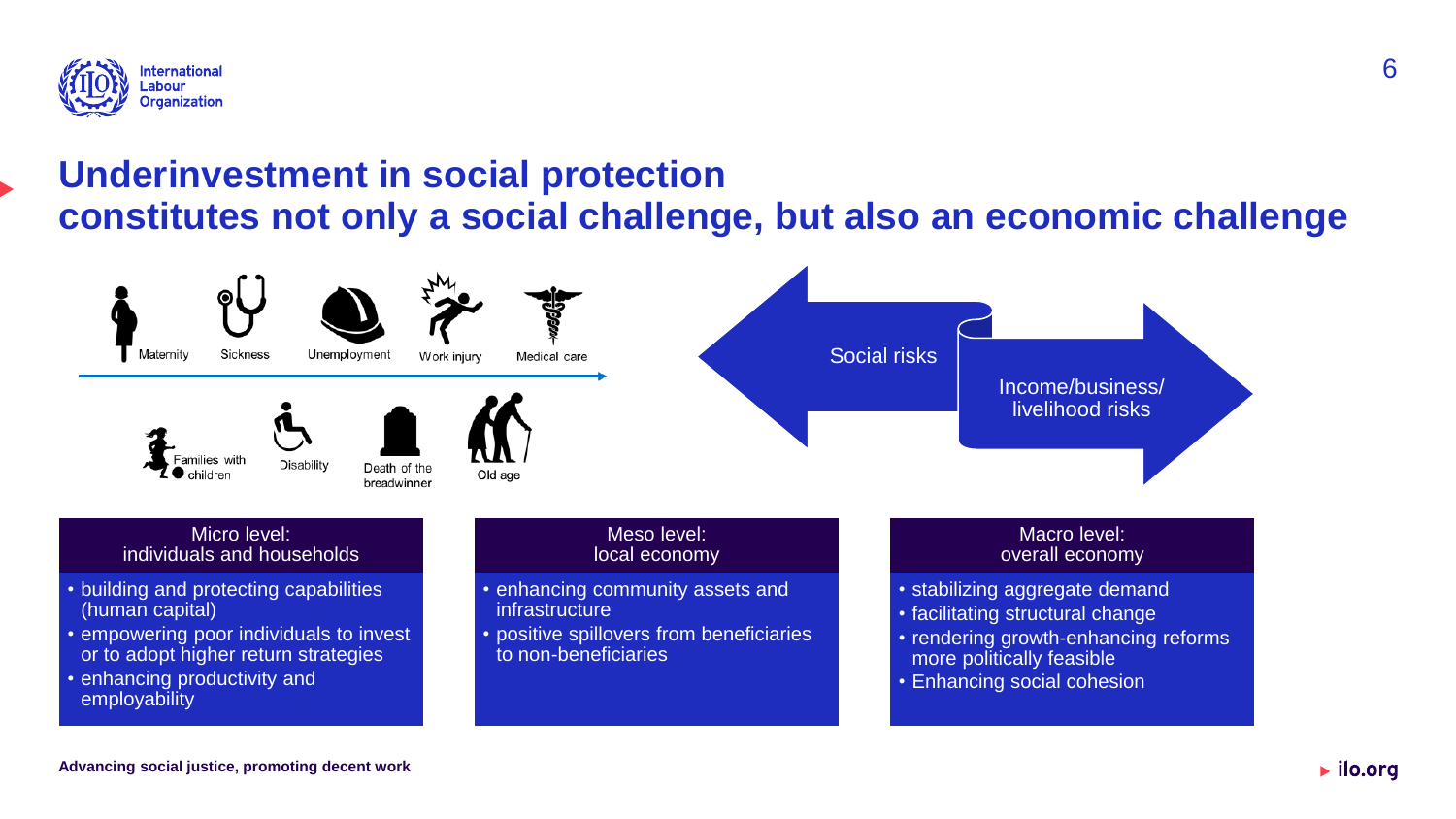

## **Informal employment and multiple drivers of informality**

Informal employment in per cent of total employment, latest year



### **Multiple drivers of informality:**

- Inability of the economy to create enough formal jobs
- Low productivity
- Inadequate or absent regulatory framework
- Weak enforcement systems
- Lack of transparency and accountability of public institutions
- Lack of worker voice and representation
- Lack of social protection (cause and consequence of informality)



 $\blacktriangleright$  ilo.org

Source: ILO, 2018. Women and men in the informal economy: a statistical picture. Geneva. [http://www.ilo.org/wcmsp5/groups/public/---ed\\_emp/documents/publication/wcms\\_626831.pdf](http://www.ilo.org/wcmsp5/groups/public/---ed_emp/documents/publication/wcms_626831.pdf)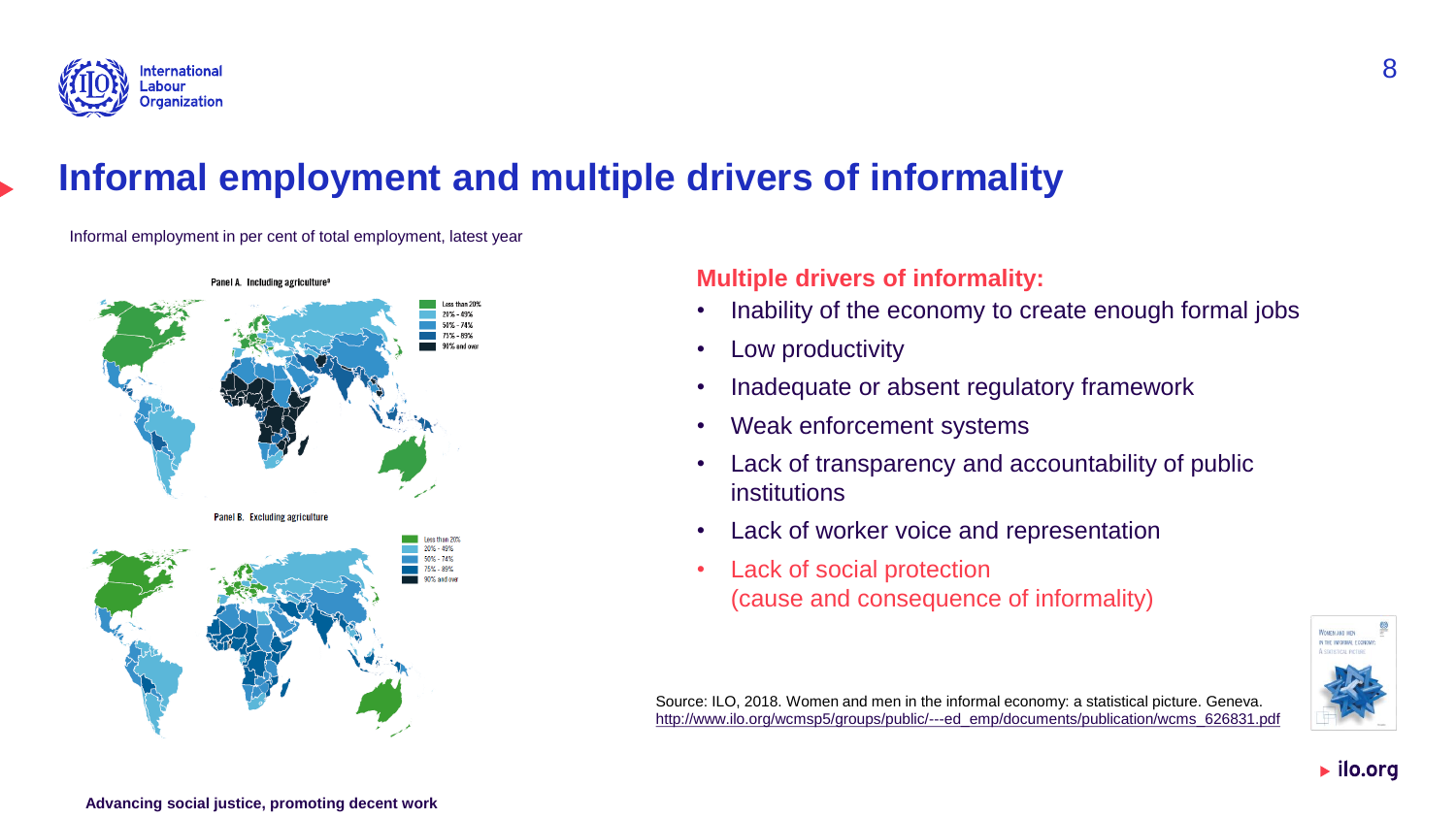

## **Constraining factors for extending social protection coverage to workers in the informal economy**

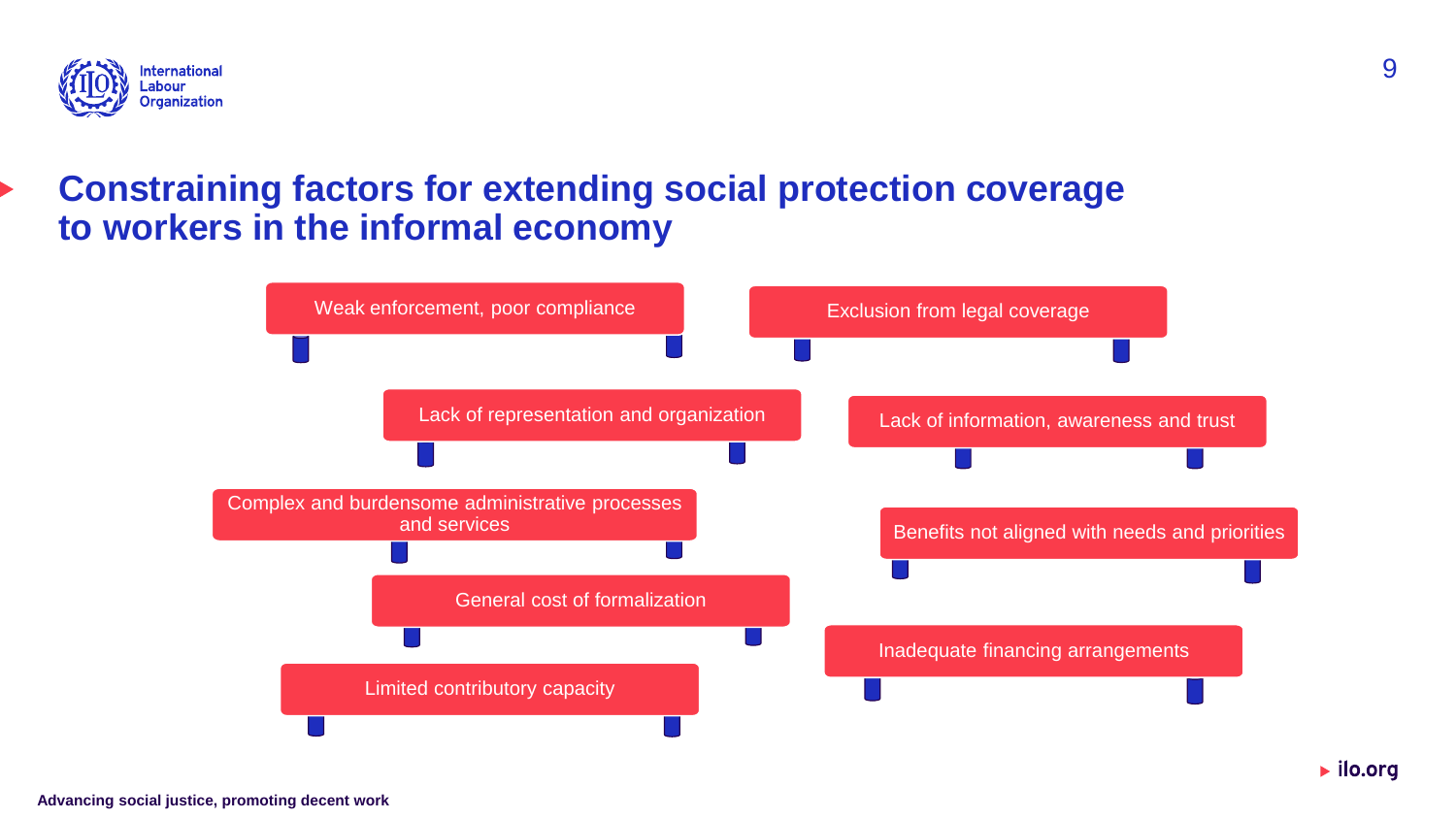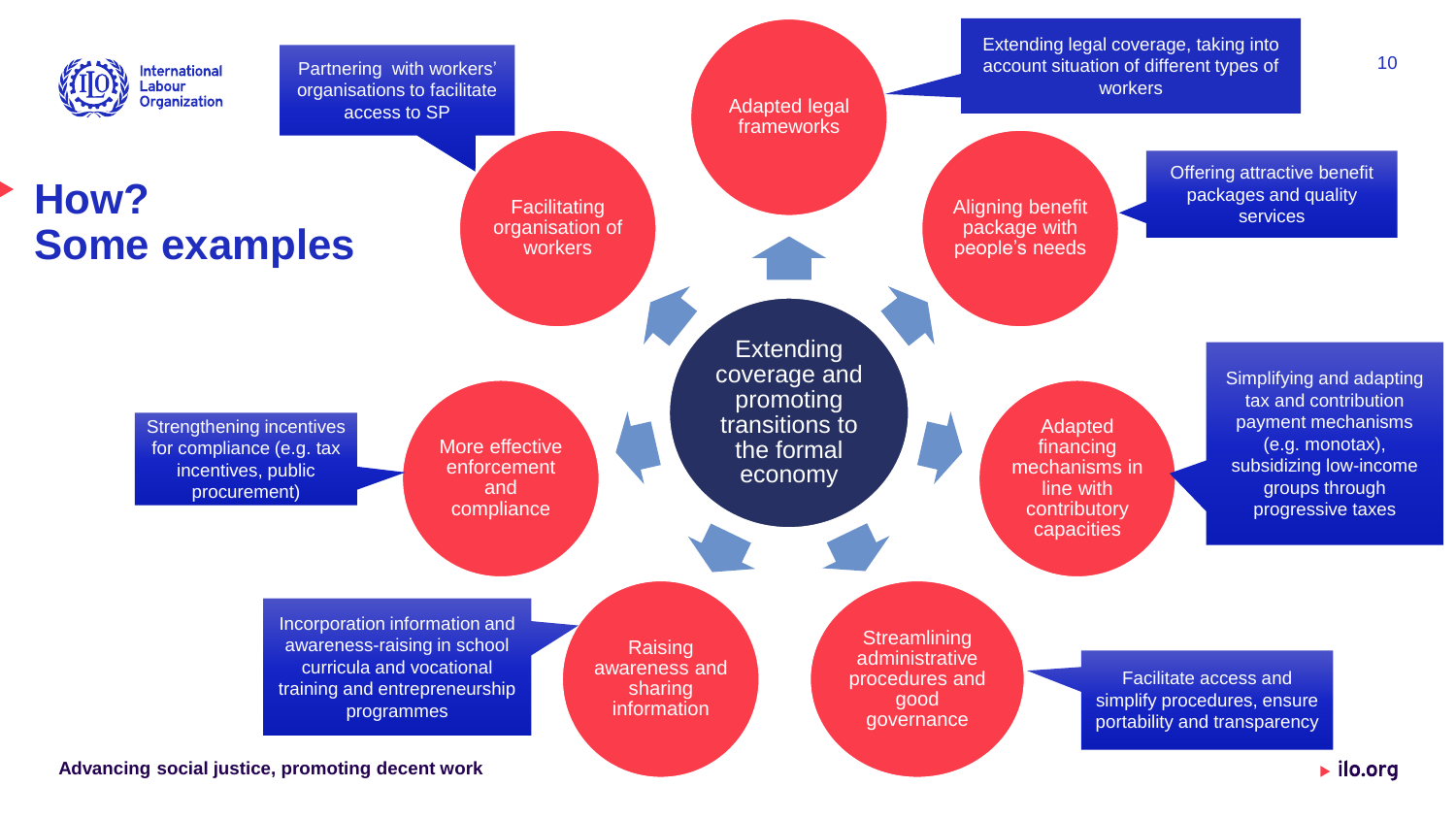

Encouraged

## **Extending social security to self-employed workers and those in the informal economy: key lessons learnt**

#### Mandatory coverage

Large risk pool

High-quality benefits and services, easy access

Simplified administrative procedures, harnessing digital technology

High transparency and accountability, high trust

Unified/coordinated system

Integrated policy framework

Sufficient fiscal space using a good mix of contribution and tax financing

Broad and well-informed social dialogue

Voluntary coverage

Small risk pools

Low quality and poor access to benefits and services

Complex and cumbersome administrative procedures

Low transparency and accountability, low trust

Fragmented schemes

Isolated/disconnected policies

Inadequate financing framework

No social dialogue







cess to social protection av of them work in the

ev to achieving universal

informaleconomy. social-protection.org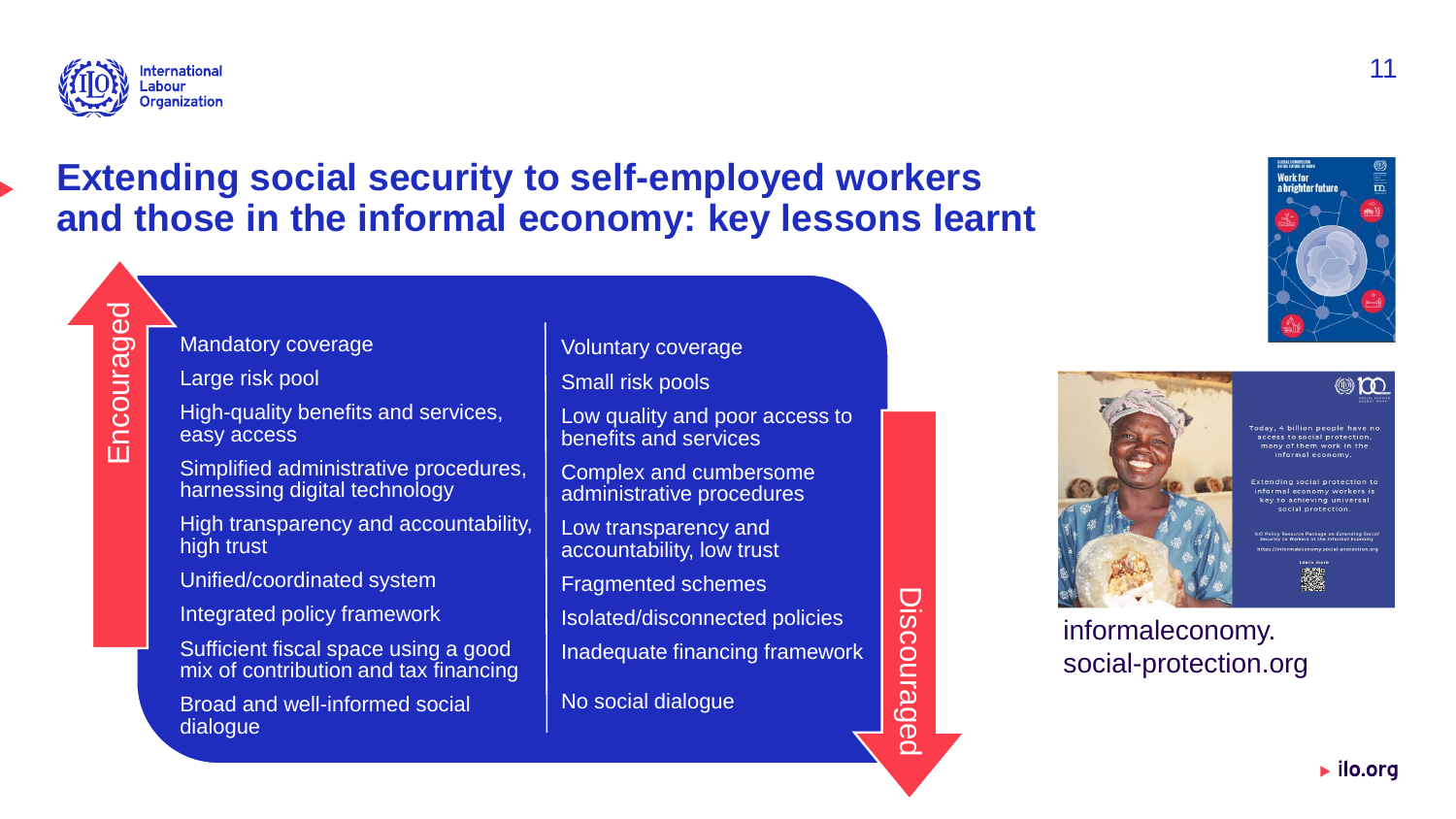

**How can social protection systems extend and adapt? Key principles**

#### **Universality of protection**

- Effective access for workers in all types of employment through mandatory coverage (adapted)
- Lifecourse approach, supporting work and life transitions

#### **Adequacy**

- Prevent poverty and guarantee at least a basic level of social security for all (social protection floor)
- Appropriate income replacement and high quality services through public social protection systems

#### **Portability and transferability**

- Prioritize collectively financed social protection mechanisms that support labour market mobility (taxes, contributions)
- Facilitate structural transformation of the labour market and the economy

#### **Transparency**

- Awareness on rights and responsibilities
- Legal frameworks that provide clear and predictable entitlements, simple and clear administrative processes

#### **Gender equality**

- Sensitive to the realities that women and men face in the labour market, employment and society (pay gap, care)
- Promotion of gender equality

#### **Good governance**

- Financing in an equitable and sustainable way (risk sharing, collective financing, fair competition, no freeriding)
- Effective and efficient management and administration (trust!)

**Advancing social justice, promoting decent work**

 $\triangleright$  ilo.org

12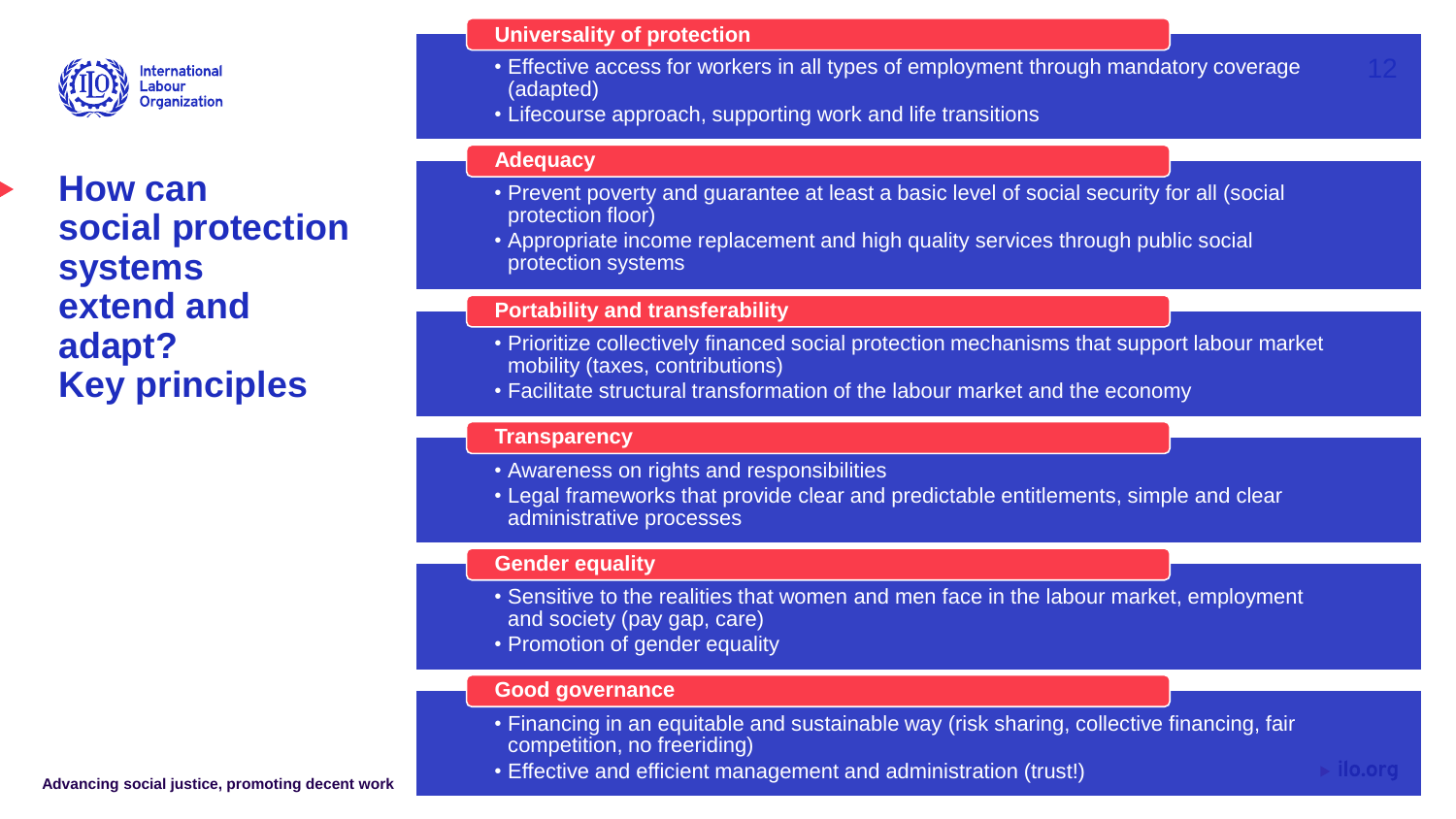

**Strenghthening social protection for a changing world of work requires a social protection system that combines different mechanisms in the best possible way**



- ❖ Universal access to adequate, comprehensive and sustainable social protection (SDGs 1.3 as well as SDGs 3.8, 5.4, 8.5, 10.4 and 16.6)
- ❖ Fair competitive environment among economic actors and across countries
- ❖ Facilitates labour market transitions and labour mobility and empowers individuals to seize new opportunities

Two-track approach of extending social protection in line with ILO Social Protection Floors Recommendation, 2012 (No. 202) and ILO Transition from the Informal to the Formal Economy Recommendation, 2015 (No. 204)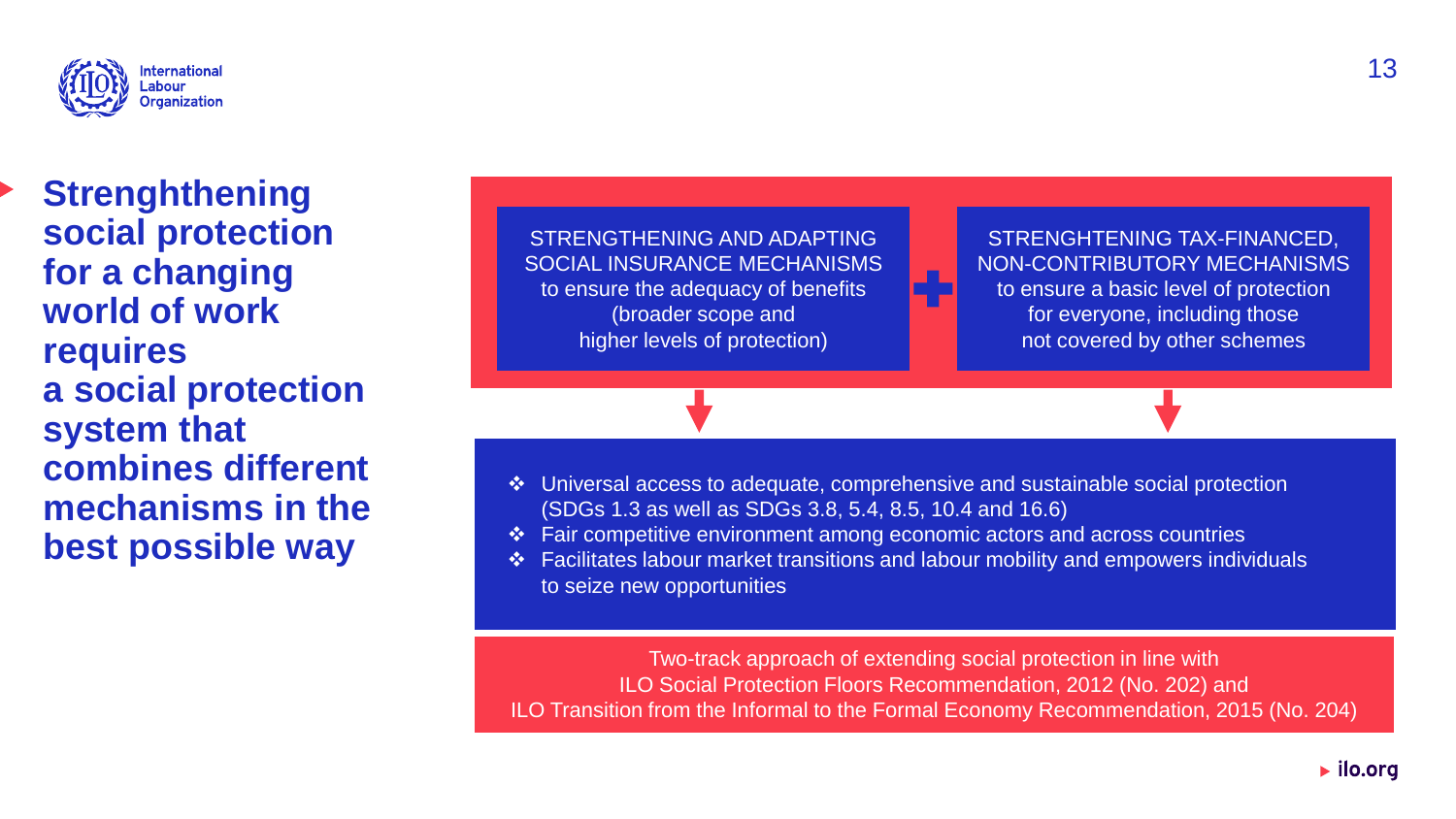

## **Universal social protection is not only about coverage:**  Framework set out in the ILO Centenary Declaration for the Future of Work (2019)

### **Adapted to developments in the**

**world of work:** Ensuring that systems are constantly improved and adapted to respond to a changing economic and social context; supporting labour mobility and life and work transitions, as well as the structural transformation of the economy.

### **Sustainable and equitable financing:**

Financial, economic and social sustainability based on the principles of solidarity; transparent, acountable and sound financial governance; balance of interest between those who benefit and those who finance the system.



### **Universal coverage (persons protected):**

Closing coverage gaps in an inclusive way: no one should be left behind; respect for people's rights and dignity; non-discrimination, gender equality and responsiveness to special needs

### **Comprehensive protection (risks**

**covered):** Providing comprehensive protection throughout the life course, including income security and access to health protection.

#### **Adequate protection:**

Adequate protection goes beyond just reducing poverty – it should prevent poverty, and guarantee social security and an adequate standard of living in line with human rights and ILO social security standards.  $\blacktriangleright$  ilo.org